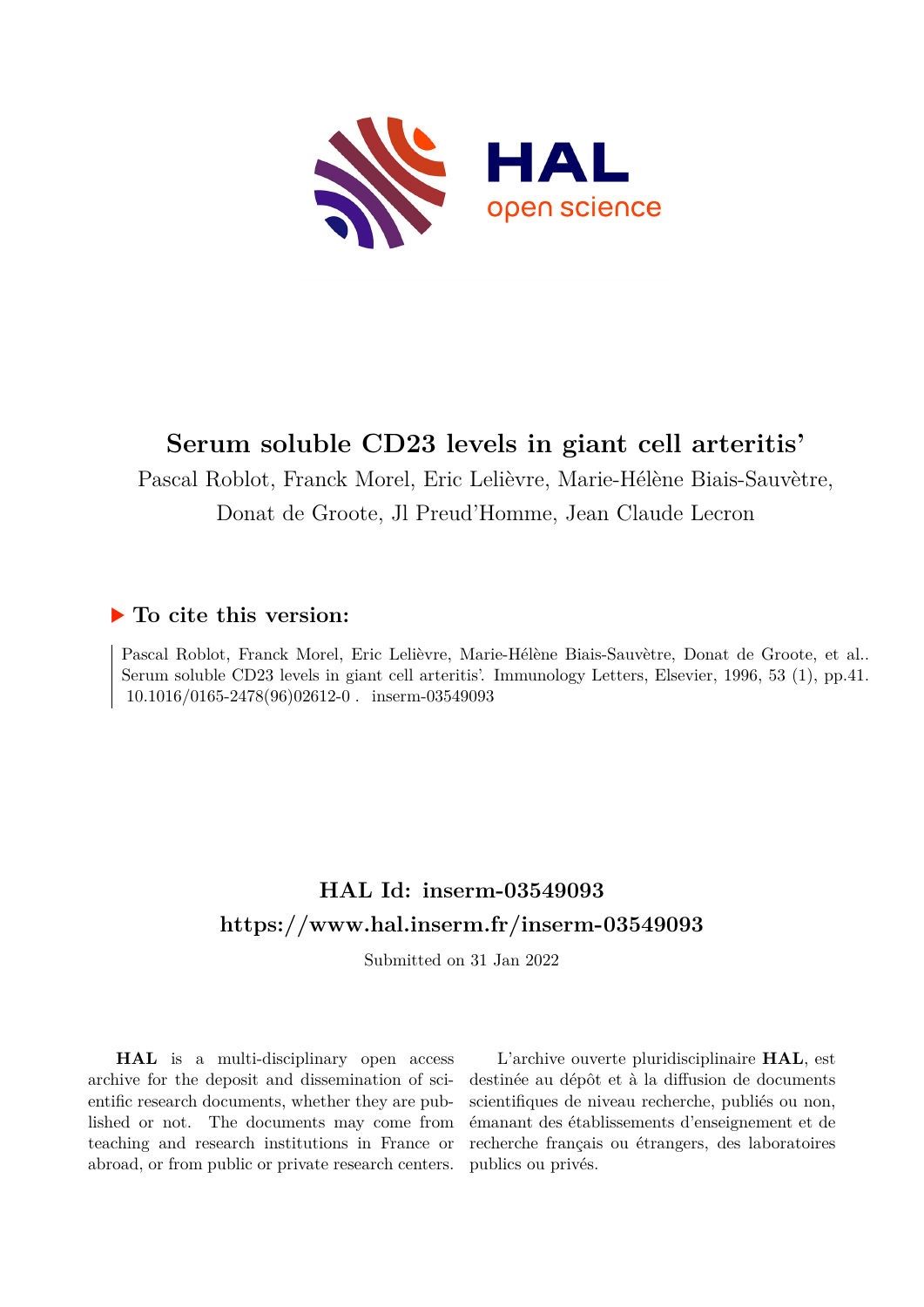

Immunology Letters 53 (1996)  $41-44$ 

immuno

## Serum soluble CD23 levels in giant cell arteritis'

Pascal Roblot<sup>a,\*</sup>, Franck Morel<sup>b</sup>, Eric Lelièvre<sup>b</sup>, Marie-Hélène Biais-Sauvètre<sup>b</sup>, Donat de Groote<sup>c</sup>, Jean-Louis Preud'homme<sup>b</sup>, Jean-Claude Lecron<sup>b</sup>

> *"Service de Medecine Interne, Chu la Miletrie, BP577, 86021 Poitiers Cedex, France bLaboratoire D'HormonologielURA CNRS I 172, Chu Poitiers, France 'Biosource Europe SA, Fleurus, Belgium*

> > Received 16 July .1996; accepted 31 July 1996

#### **Abstract**

Lymphocytes and monocytes express various levels of membrane-bound CD23, the low affinity receptor for IgE (FceRII), and in some cases release it as a soluble form. Soluble CD23 (sCD23) has been implicated in the regulation of many immunological functions of T and B lymphocytes, macrophages and myeloid cells in humans. To study serum sCD23 levels in inflammatory conditions, we selected a systemic disease sensitive to corticotherapy, the giant cell arteritis, which is characterized by an inflammation of the temporal artery. Serum sCD23 levels, as measured by a radioimmunoassay, were increased in these patients, and returned to normal values within the 24 h following initiation of corticotherapy. The data suggest that the increase in sCD23 levels in giant cell arteritis results from an overproduction.

*Keywords:* Giant cell arteritis; Soluble CD23; Inflammation; Corticotherapy

#### **1. Introduction**

Giant cell arteritis (GCA) is a vasculitis syndrome affecting the blood vessels, the walls of which contain significant amounts of elastic tissue, as the superficial temporal, ophtalmic and posterior ciliary arteries. Arterial biopsies reveal a panarteritis with inflammatory infiltration by T lymphocytes, macrophages and giant cells. There is an important chronic inflammatory syndrome with increased levels of acute phase proteins, including haptoglobin, al acid glycoprotein and C-reactive protein (CRP). Glucocorticoids usually induce a dramatic and rapid improvement of clinical symptoms whereas pathological lesions may persist for several months. The etiology of GCA remains obscure. However, it has been suggested that cell-mediated immunity might be involved in the disease [1,2].

The 45 kDa CD23 surface antigen was first described as a B cell restricted antigen expressed at high density by Epstein-Barr virus transformed lymphoblastoid cell lines and cells from chronic lymphocytic leukemia, and at a low density by normal B cells. CD23 was then identified as the low-affinity receptor for  $IgE$  (Fc $\epsilon$ RII) and found to be also weakly expressed on monocytes/ macrophages, eosinophils, platelets, follicular dendritic cells, Langherans cells, thymic epithelial cells and T cells [3]. CD23 is a member of the superfamily of type C animal lectins and it is a type II glycosylated transmembranous protein [4]. On the other hand, a 25 kDa stable soluble form of the CD23 molecule (sCD23) is spontaneously shed from the surface of most CD23 bearing cells such as lymphoblastoid or activated normal B cells [3]. Human sCD23 still reacts with anti-CD23 monoclonal antibodies and binds IgE. Interestingly, several biological activities have been ascribed to sCD23, such as the control of human IgE synthesis,

<sup>\*</sup> Corresponding author. Tel.:  $+33$  49 444324; fax:  $+33$  49 444383.

<sup>&#</sup>x27; This work was supported by CNRS, Poitiers University Hospital (clinical research grant), and Region Poitou-Charentes.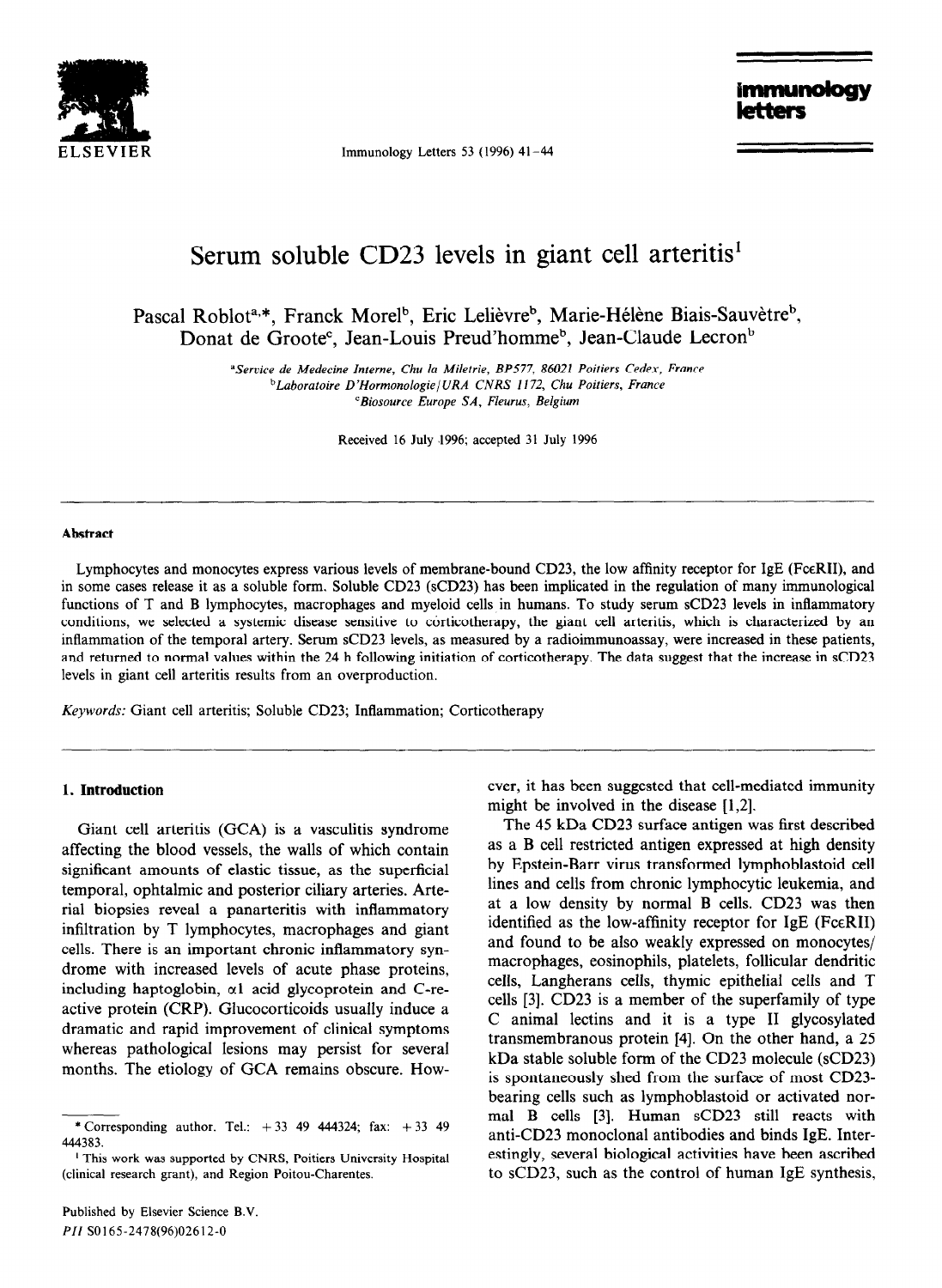the regulation of B and T lymphocyte differentiation and proliferation, the differentiation of myeloid precursors and germinal centers B cells, and the inhibition of monocyte migration [3]. Recently, sCD23 has been described as an enhancer of monokine release by purified monocytes [5,6] and indirectly a potent costimulator of IL-2 or IL-12 induced IFN- $\gamma$  production by resting T lymphocytes [6].

sCD23 is detectable in normal sera. High levels of serum CD23 have been reported in hematological malignancies such as chronic lymphocytic and hairy cell leukemias [7]. In allergy and inflammatory diseases involving a B cell response, such as rheumatoid arthritis, Sjogren's syndrome, systemic lupus erythematosus or Kawasaki disease, increased levels of sCD23 have been reported also  $[8-11]$ . Serum sCD23 levels are also high in dialysed chronic uremic patients [12]. The aim of this study was to analyse serum levels of sCD23 in a chronic inflammatory disease before and during corticotherapy.

#### 2. **Materials and methods**

Twenty-five patients with biopsy-proven GCA were included in this prospective study, after informed consent. They were given 1 mg  $kg^{-1}$  day<sup>-1</sup> prednisone (two thirds of the dosage at 0800 h, one third at 1200 h, no more than 60 mg·day<sup>-1</sup>) during the first month of therapy with a progressive reduction during the next months. Blood samples were obtained at 0800 h, before treatment and after 1, 7 and  $30 \pm 2$  days of treatment. For three patients, samples were also obtained 4, 8, 12 and 36 h after the initiation of steroid therapy. Sera were frozen and stored in aliquots at  $-20^{\circ}$ C before assay. Control samples were obtained from 20 healthy volunteers, seven patients suffering from acute bacterial pneumonia before any treatment (acute inflammation controls) and 11 patients suffering from necroziting vasculitis.

In addition to regular biological investigations, serum CRP, haptoglobin and  $\alpha$ l acid glycoprotein levels were



Fig. 1. Serum *sCD23 levels* (U/ml) in healthy volunteers (C), GCA patients before treatment, patients with acute pneumonia (P), and necroziting vasculitis (NV). Means are indicated as solid bars.

determined by nephelemetry (Behring, Rueil-Malmaison, France). Serum sCD23 levels were measured in duplicate using a radio-immunosorbent assay with monoclonal antibodies which recognize 25 to 37 kDa sCD23 fragments, with a detection threshold of 0.3 U/ml (1 U = 5 ng/ml, Biosource Europe SA, Fleurus, Belgium). Serum IL-6 levels were measured using ELISA kits, kindly provided by Dr. J. Wijdenes (IN-NOTEST, Besancon, France).

Results are shown as means  $\pm$  standard error of mean (S.E.M.). Normal values were defined as the ranges of mean  $\pm 2$  standard deviations of normal control serum levels. Results were compared using the Student's t-test for paired and unpaired data. Correlation analysis were carried out using Spearman correlation coefficients.

#### 3. **Results and discussion**

Serum sCD23 levels were elevated on DO in GCA patients by comparison with healthy volunteers ( $P <$ 0.01) (Fig. 1). In contrast, they were not significantly affected in the two other inflammatory states studied, infectious pneumopathy and necroziting vasculitis (Fig. l), despite a similar increase in CRP levels in all cases (data not shown). A marked inflammatory response

Table I

Effect of corticosteroid therapy on serum sCD23 levels and other serum parameters in 25 GCA patients

|                       | NC            | D0            | D1            | D7              | D <sub>30</sub> |  |
|-----------------------|---------------|---------------|---------------|-----------------|-----------------|--|
| $sCD23$ (U/ml)        | $0.82 + 0.09$ | $1.6 + 0.24$  | $0.87 + 0.16$ | $0.88 + 0.15$   | $0.59 + 0.07$   |  |
| $IL-6$ (pg/ml)        | $3.3 + 0.9$   | $59.4 + 18$   | $17.6 + 5.5$  | $14 + 4.4$      | $10.3 + 2.5$    |  |
| $CRP$ ( $\mu$ g/ml)   | < 2.3         | $91 + 9.6$    | $54.4 + 9$    | $8.7 + 2.6$     | $7.9 + 3.2$     |  |
| $\alpha$ l GP (mg/ml) | $0.4 - 1.2$   | $2.28 + 0.13$ | $2.23 + 0.2$  | $1.63 \pm 0.12$ | $1.46 + 0.09$   |  |
| Haptoglobin $(mg/ml)$ | $0.5 - 3.2$   | $6.65 + 0.29$ | $6 + 0.35$    | $5 + 0.27$      | $3.72 + 0.33$   |  |
| $AP$ (mIU/ml)         | $53 - 120$    | $318 + 39$    | ND            | $325 + 54$      | $177 + 12$      |  |
| Creatinine (nmol/ml)  | $40 - 120$    | $79 + 7$      | ND            | $99 + 11$       | $83 + 4$        |  |
|                       |               |               |               |                 |                 |  |

Measurements performed prior to and 1, 7 and 30 days (D0, D1, D7 and D30) after initiation of the treatment (mean  $\pm$  S.E.M.). NC, normal controls;  $\alpha$ 1 GP,  $\alpha$ 1 acid glycoprotein; AP, alkaline phosphatase; CRP, C-reactive protein.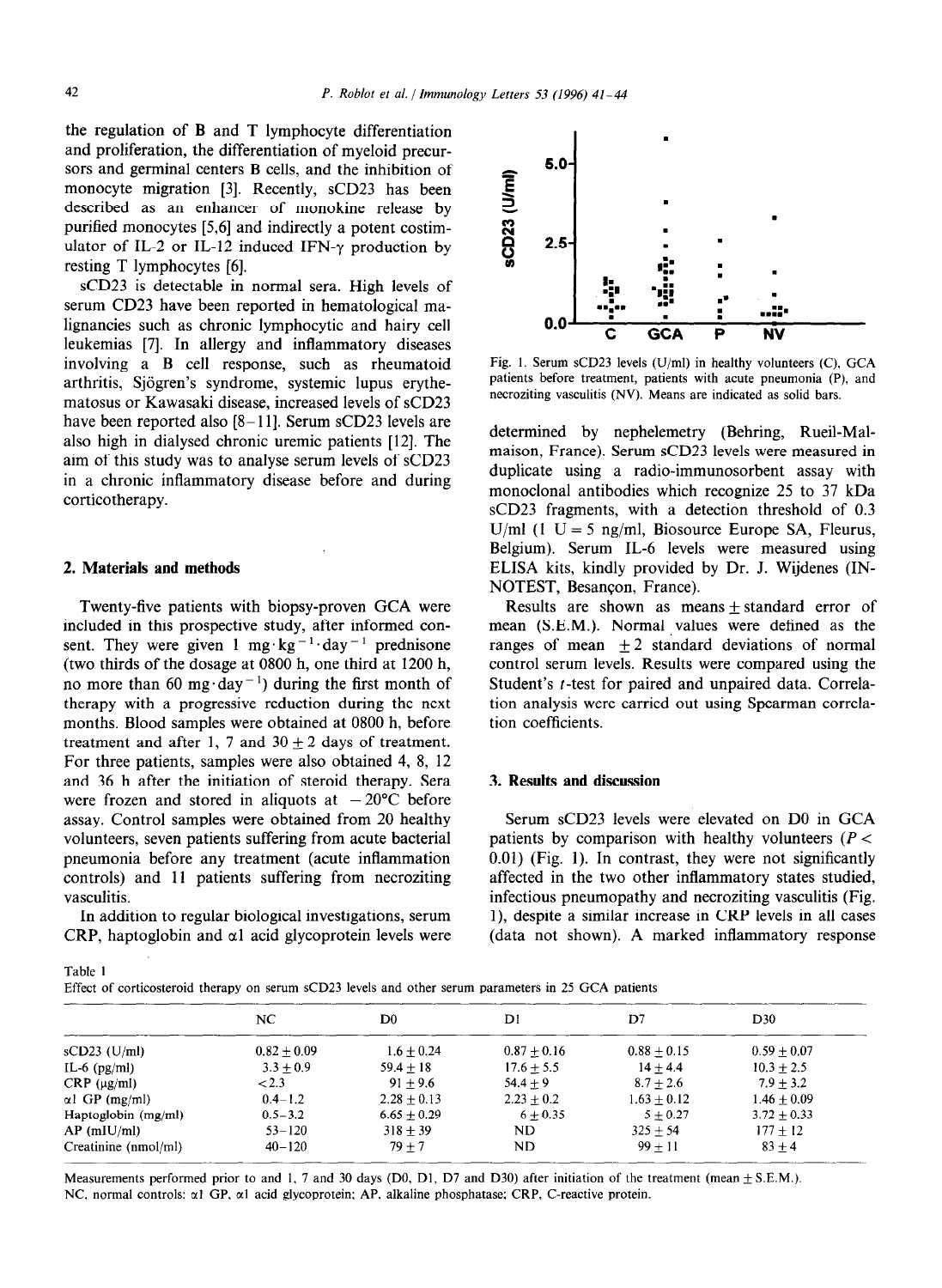

Fig. 2. Evolution of serum sCD23 levels (U/ml) in GCA patients before and 4, 8. 12, 24 and 36 h after initiation of corticosteroid therapy. Results are indicated as mean  $\pm$  S.E.M.

was observed on DO (day 0), with high serum CRP, haptoglobin and  $\alpha$ 1 acid glycoprotein levels (Table 1). IL-6 levels were also elevated, as previously described [13]. Serum sCD23 levels correlated with IL-6 levels on D0  $(r = 0.81, P < 0.001)$ , but not with  $\alpha$ l acid glycoprotein, haptoglobin and CRP levels. Such a correlation between IL-6 and sCD23 has been previously reported in dialysed chronic renal failure patients [12]. It could be of interest since sCD23 enhances IL-6 production by human monocytes in vitro [5]. On the other hand, sCD23 levels and serum alkaline phosphatase activity did not correlate despite the moderate cholestasis observed in 2/3 of these patients with GCA. Interestingly, serum sCD23 and creatinin levels correlated on D0  $(r = 0.69, P = 0.0004)$ , in spite of the absence of noticeable renal failure in these patients.

Within the first 24 h following the onset of prednisone therapy, sCD23 levels reached normal control values in all but one patient and the difference between values recorded on D0 and D1 was significant  $(P <$ 0.01) (Table 1). No further differences were observed between sCD23 levels on D1 (day 1) and D7 (day 7), or between Dl and D7 compared to normal control values. In contrast, sCD23 levels on D30 (day 30) are significantly decreased  $(P < 0.05)$  when compared to normal control values. A decrease was also observed for IL-6 levels within the first 24 h but not for CRP. Short kinetic monitoring revealed that sCD23 sera levels decreased as soon as 4 h following initiation of corticosteroid therapy, suggesting a direct action of prednisone on CD23 synthesis or release and a short half-life for sCD23 in vivo (Fig. 2). Interestingly, we recently observed that  $10^{-5}$  M prednisolone in vitro decreases sCD23 release by a lymphoblastoid B cell line (data not shown), as previously shown for peripheral blood lymphocytes [14]. Taken together, these data suggest that high serum sCD23 levels in GCA patients

results from an overproduction of the molecule rather than from a decrease in its clearance. Nevertheless, the cellular origin of sCD23 in GCA remains to be identified. We searched for but could not evidence differences of CD23 expression by peripheral blood mononuclear cells from healthy volunteers and GCA patients (data not shown). Since CD23 positive lymphocytes have been detected in the skin lesions from atopic dermatitis patients [15], it will be of interest to study sCD23 expression at the level of the arterial lesions. Interestingly, it has been recently suggested that sCD23, if produced locally, may participate in the initiation and in the maintenance of a non reactive inflammatory response triggered by foreign antigens [6]

In other inflammatory diseases, high sCD23 levels have been found in autoimmune diseases involving a B cell response such as rheumatoid arthritis. systemic erythematosus lupus or primary Sjögren's syndrome. In rheumatoid arthritis, sCD23 levels correlate with the titer of rheumatoid factors [9]. It has been suggested that the increase of sCD23 in these diseases reflects B lymphocyte activation. GCA is considered to be associated with a Thl response [2] and serum IgE levels are normal (data not shown). Hence, GCA seems to be an inflammatory disease mediated by T cells and associated with high serum sCD23 levels, a previously unreported situation. Whether increased serum sCD23 levels in GCA result from a lymphocyte or monocyte activation and the possible role of sCD23 in the physiopathology of the disease by modulating lymphocyte or monocyte functions remain opened questions. Interestingly, in type II collagen-induced arthritis in mice, a model for human rheumatoid arthritis, a successful disease modulation has been achieved by treatment with antibodies to murine sCD23 [16]

### **References**

- [1] Weyand, C.M., Schönberger, J., Oppitz, U., Hunder, G.G. Hicok. K.C. and Goronzy, J.J. (1994) J. Exp. Med. 179, 951.
- 121 Weyand, C.M., Hicok. K.C.. Hunder. G.G. and Goronzy. J.J. (1994) Ann. Intern. Med. 121. 484.
- 131 Delespesse, G.. Suter. U., Mossalayi. D., Bettler. B., Sarfati. M., Hofstetter, H., Kilsherr, E. and Dalloul. A. (1991) Adv. Immunol. 49, 149.
- 141 Kikutani, H.. Invi, S., Sato, E., Barsumian, H.. Owaki, K. and Yamasaki, K. (1986) Cell 47, 657.
- 151 Herbelin, A., Elhadad. S., Ouaaz. F.. de Groote, D. and Descamps-Latsha, B. (1994) Eur. J. Immunol. 24, 1869.
- 161 Armant, M., Rubio, M., Delespesse, G. and Sarfati, M. ( 1995) J. Immunol. 155, 4868.
- [71 Sarfati, M.. Bron, D., Lagneaux, L., Fonteyn. C., Frost, H. and Delespesse, G. (1988) Blood 71, 94.
- $[8]$ Mastumoto, T., Miike. T., Yamaguchi. K., Murakami. M., Kawabe, T. and Yodoi, J. (1991) Clin. Exp. Immunol. 85, 288.
- [91 Rezonzew. R. and Newkirk, M.M. (1994) Clin. Immunol. Immunopathol. 71, 156.